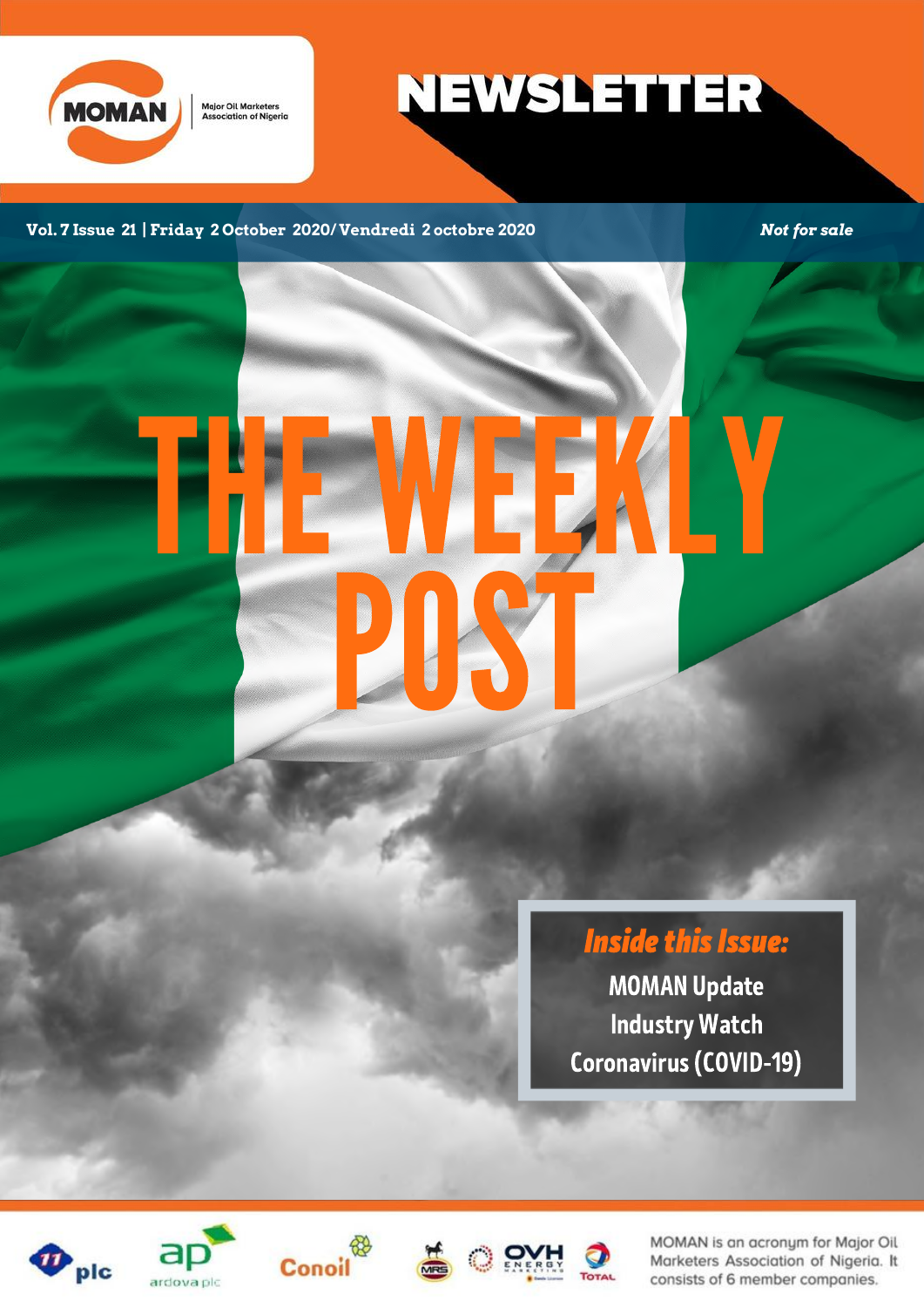## **MOMA N PART N ERS N ARTO TO OR G A N IZE TRUCK RE N EWAL WORKSHOP I N ABUJA**

#### *Godwin J a r i k r e , H e ad: H SEQ & Te chni c a l, MOMAN*

Major Oil Marketers Association of Nigeria (MOMAN) and Nigerian Association of Road Transporter Owners (NARTO) had on the 24th of September 2020, organized a conference on Truck Renewal at IBETO Hotel in Abuja with the theme "Truck Renewal System; Ensuring Road Transport Safety". The workshop brought together stakeholders in the petroleum downstream involved in regulation, transportation, OEMs representatives, tank builders, financial institutions and oil marketers to discuss a framework for truck renewal as a way to reducing accidents traceable to defective trucks currently in the system.



The Corps Marshal of the FRSC, Dr. Boboye Oyeyemi chatting with the Chairman of MOMAN, Mr. Adetunji Oyebanji while Mr. Clement Isong, MOMAN CEO & Alh. Kassim Bataiya, NARTO National Operations Controller look on at the recently concluded MOMAN/NARTO Truck Renewal Workshop

In his opening address the Chairman of MOMAN, Mr. Adetunji Oyebanji disclosed that all over the world, the transportation of petroleum product is carried out by pipelines, rails and road, of which product movement by pipeline is considered the most efficient and effective compared to rail and road. He said, the pipeline system which were used in the early 1990s in Nigeria, had to be discontinued due to integrity issues on the pipeline which made road transportation become the major means of petroleum transportation in Nigeria today. With about ten thousand trucks involved all over the country hauling products majorly from the south to the north and about 80% of these trucks do not have anti-skid, anti-rollover, anti-spill protection, automatic braking systems, on board cameras and on- board tracking system required for safe transportation of petroleum products by road. He said that as part of MOMAN efforts in improving road transport safety in the petroleum downstream, MOMAN and NARTO decided to organized the conference to discuss fleet renewal with the aim of removing substandard trucks from transporters fleet and have a framework for doing so in a sustainable way for business continuity. He went on to say that, the idea of a "Truck renewal Plan" was not novel to Nigeria, as this has been carried out in other countries in West Africa whose trucks boast the requirement of safe petroleum transportation. MOMAN and NARTO believes with the right frame work the gradual replacement of unsafe trucks within the industry is possible. He encouraged stakeholders present at the conference to take advantage of the presence of OEMs and tank builders exhibiting their products and services.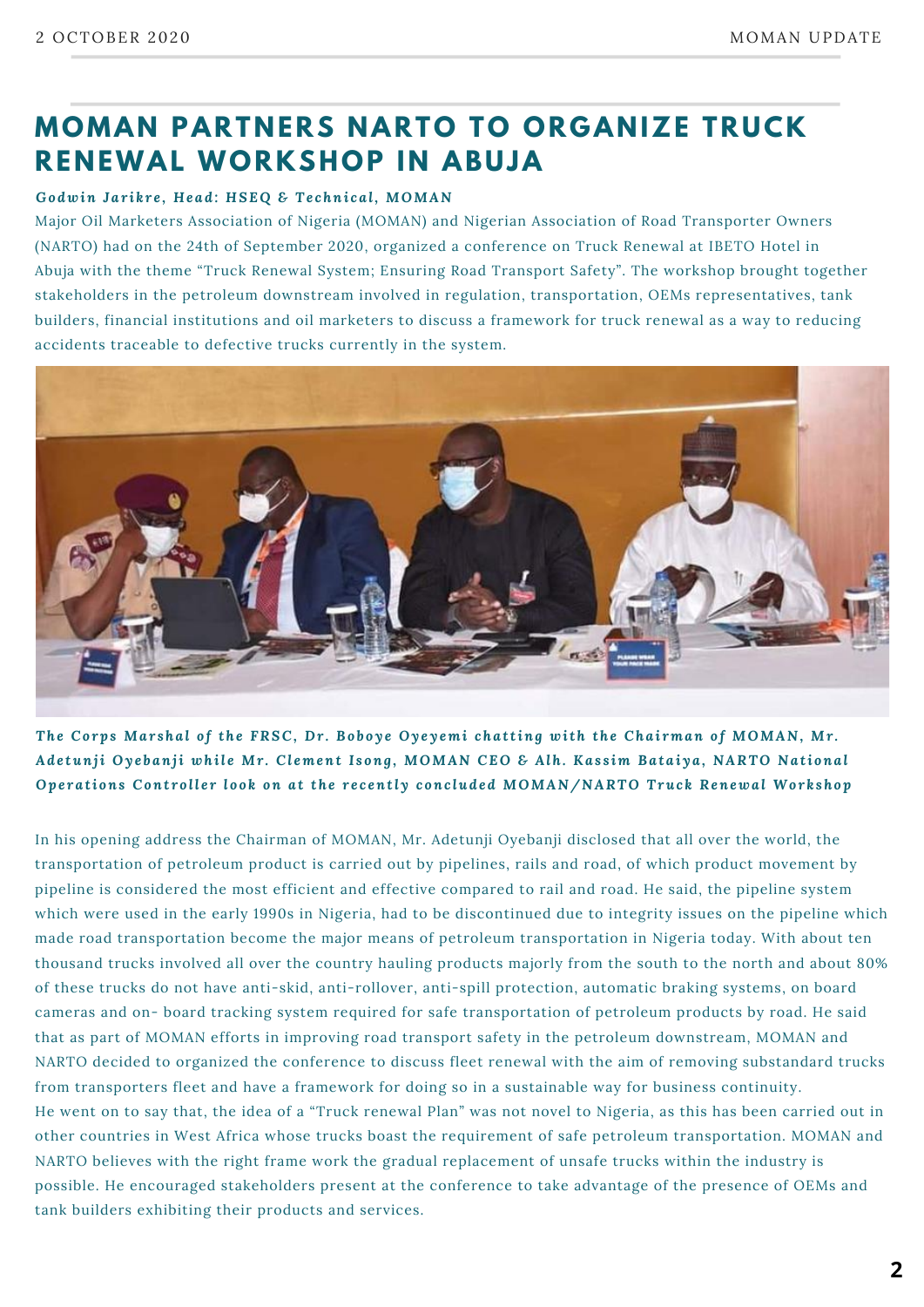In his opening remark, the National President of NARTO, Yusuf Lawal Othman said with the advent of deregulation NARTO and MOMAN should synergize to renew trucks used in petroleum transportation as there has not been a deliberate policy of government in the past to renew trucks.



NARTO National President, Yusuf Lawal Othman making his remarks at the workshop

The Minister of State for Transportation, Senator Gbemisola Saraki, blamed most of the road accidents on human factors, stating that these crashes could have been avoided if drivers were disciplined enough while on the road. Saraki, who was represented by Assistance Director, Mass Transit Administration, Mrs. Angela Keyede, expressed shock that road crashes had become a serious epidemic in Nigeria producing more

deaths than HIV/AID and Tuberculosis put together annually. The Minister said that developing a strategic plan for controlling trucks on our roads and major highways is imperative, adding that one of the strategic plans is the development of Truck Transit Parks.



The Representative of the Honourable Minister of State for Transportation, Senator Gbemisola Saraki, Mrs. Angela Keyede making the Minister's keynote address at the event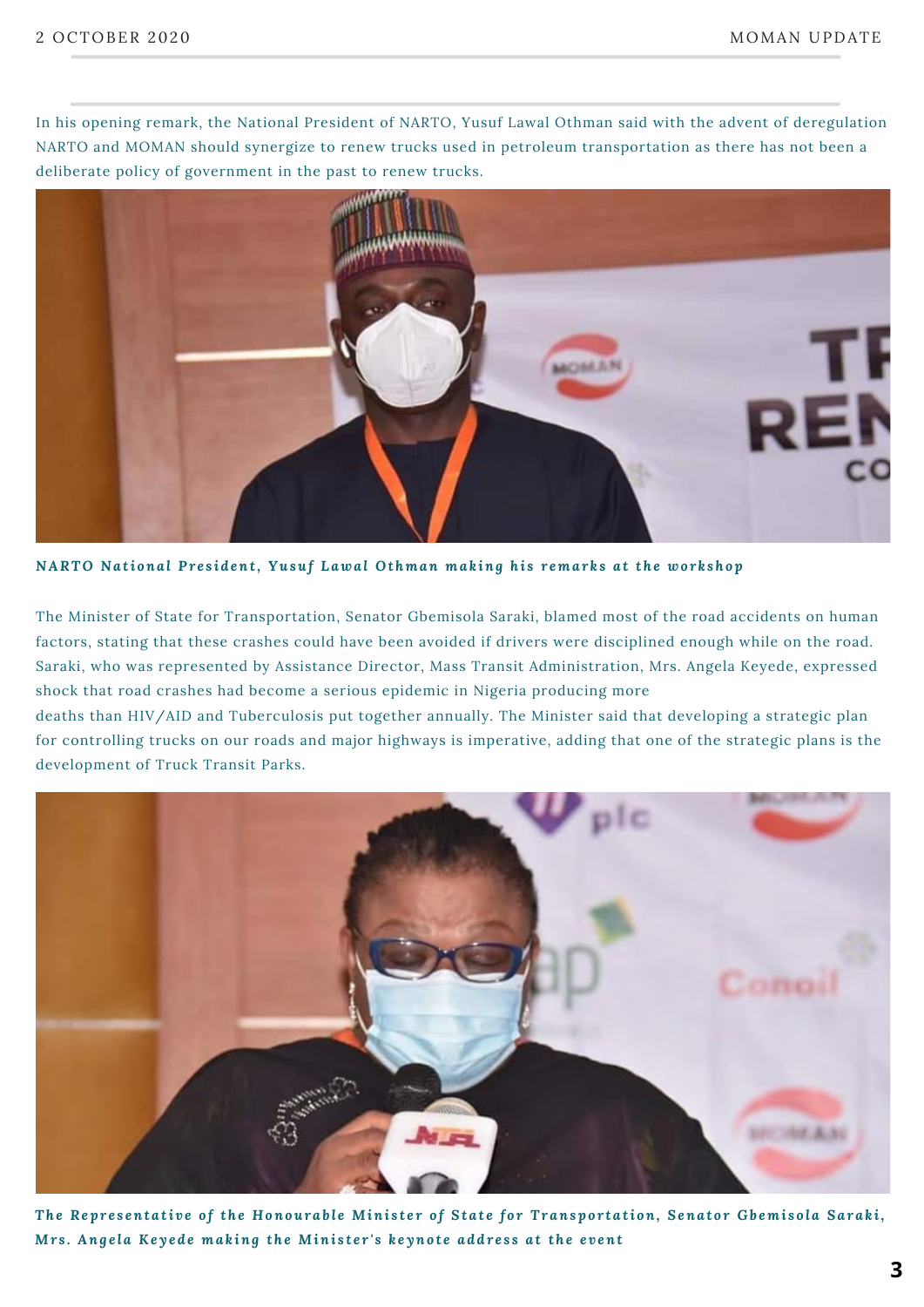The Corps Marshal of FRSC, Dr. Boboye Oyeyemi said that 90% of articulated trucks operating in Nigeria are over 30 years requiring replacement. He added that, henceforth trucks without anti-spill devices will no longer be allowed to load petroleum products at the loading depots. He said FRSC will work with DPR to ensure compliance at the loading depots. The Corps Marshal stated that all requirements stipulated in the Safe To Load checklist will be enforced as the agency staff through Total Nigeria Plc had been trained on the use of the checked list developed with inputs from MOMAN and FRSC is well positioned to check all trucks before accessing the depot loading bay and before leaving the depot after loading.



#### Corps Marshal, FRSC, Dr. Boboye Oyeyemi CEO, OVH Energy Marketing Limited, Mr. Huub *St o kman ne two r k ing a t the e v ent*

Diesel and gas powered trucks were on display by OEMs representatives at the conference. MOMAN and NARTO hope to engage the office of SGF on funding for the truck renewal program as the two association seek palliatives from government to renew substandard trucks used for product transportation. ·

MOMAN also plans to convene key stakeholders comprising NARTO and a consortium of three financial institutions who had made a presentation at the Truck Renewal Workshop to discuss and come up with a firm bank financing framework for a commercial truck renewal scheme.

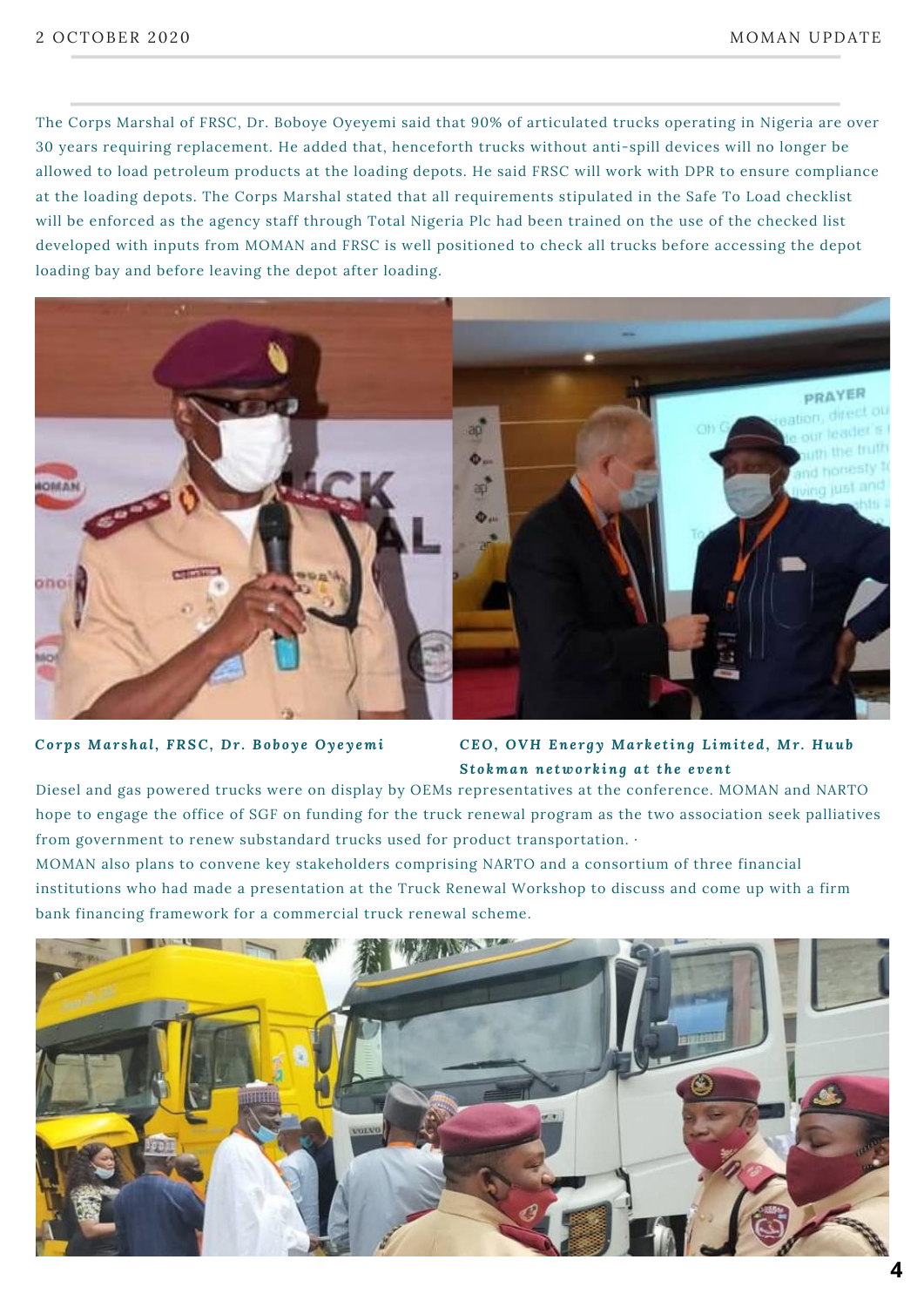2 OCTOBER 2020 INDUSTRY WATCH



**Major Oil Marketers Association of Nigeria** 



## MACROECONOMIC INDICES

#### $\overline{\mathbf{M}}$ INFLATION

|                                   | <b>MAR</b> | <b>APR</b> | <b>MAY</b> | <b>JUN</b> | JUL    | <b>AUG</b> |
|-----------------------------------|------------|------------|------------|------------|--------|------------|
| Year on Year<br>% Change          | 12.26%     | 12.34%     | 12.40%     | 12.56%     | 12.82% | 13.22%     |
| 12 Month<br>% Change              | 11.62%     | 11.17%     | 11.79%     | 11.90%     | 12.05% | 12.23%     |
| <b>Month on Month</b><br>% Change | 0.84%      | 1.02%      | 1.17%      | 1.12%      | 1.25%  | 1.34%      |



|                                 | <b>SEP 23</b> | <b>SEP 24</b> | <b>SEP 25</b> | <b>SEP 28</b> | <b>SEP 29</b> | <b>SEP 30</b> |
|---------------------------------|---------------|---------------|---------------|---------------|---------------|---------------|
| <b>Brent Crude</b><br>(USD/bbl) | 41.77         | 41.94         | 41.92         | 42.43         | 41.03         | 40.95         |
| <b>WTI Crude</b><br>(USD/bbl)   | 39.93         | 40.31         | 40.25         | 40.60         | 39.29         | 40.22         |

#### $\overline{\mathsf{M}}$ EQUITIES MARKET UPDATE

| <b>SECTOR</b>            | <b>SEPT 18</b> | <b>SEPT 25</b> | WEEKLY<br><b>CHANGE</b> | WTD   | <b>MTD</b> | <b>YTD</b> |
|--------------------------|----------------|----------------|-------------------------|-------|------------|------------|
| <b>NSE 30</b>            | 1,085.51       | 1,123.50       | 37.99                   | 3.50% | 4.44%      | $-4.61%$   |
| <b>Consumer</b><br>Goods | 432.78         | 458.69         | 25.91                   | 5.99% | 7.44%      | $-22.63%$  |
| Oil & Gas                | 189.79         | 191.99         | 2.20                    | 1.16% | 0.48%      | $-26.87%$  |
| <b>Banking</b>           | 292.01         | 302.50         | 10.49                   | 3.59% | 3.67%      | $-15.23%$  |
| <b>Industrial</b>        | 1,133.79       | 1,161.46       | 27.67                   | 2.44% | 3.20%      | 7.98%      |
| Insurance                | 134.13         | 135.58         | 1.45                    | 1.08% | 3.02%      | 7.76%      |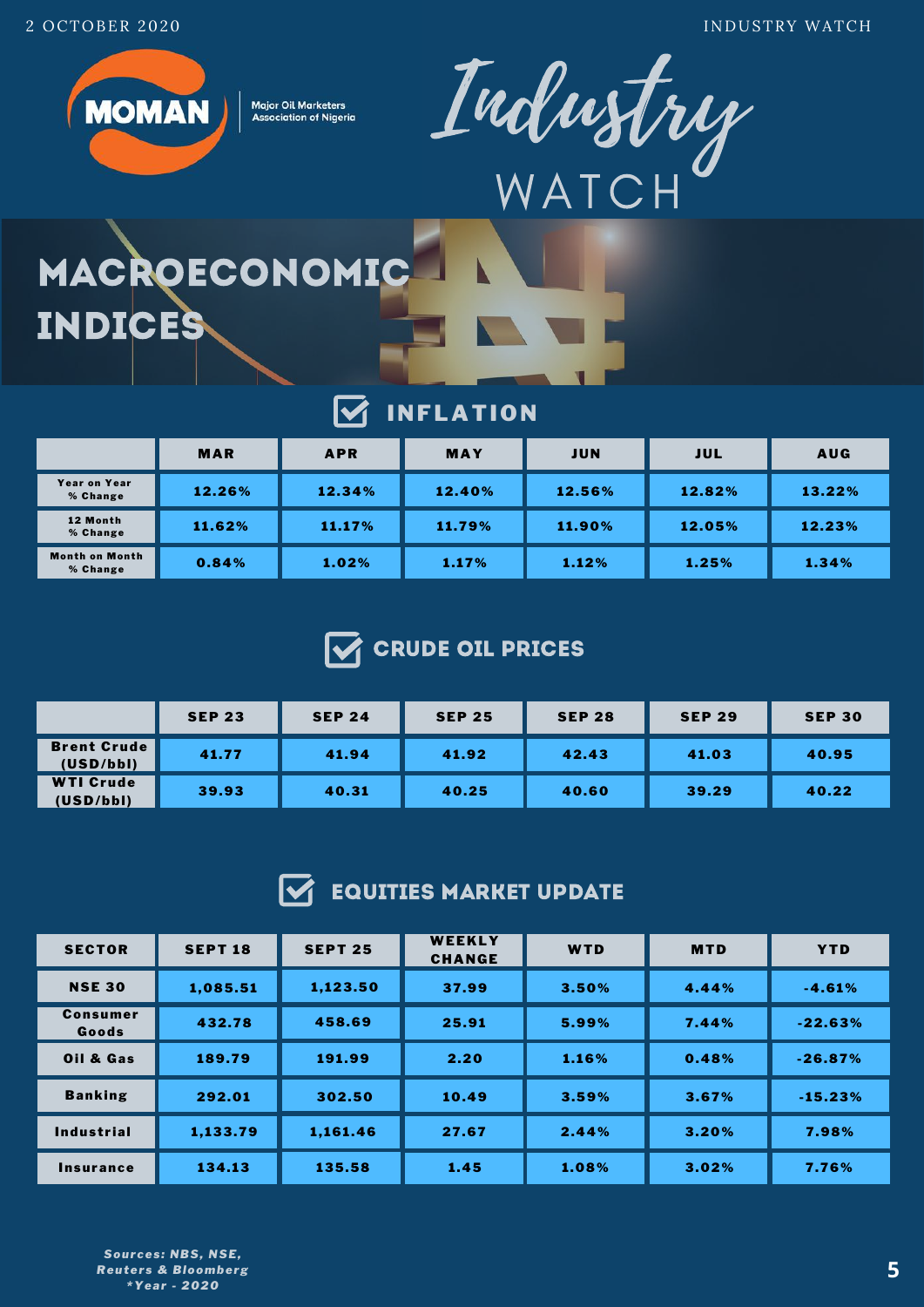



## **V** FOREX RATES - CBN I/E WINDOW

| $=N=$      | <b>SEP 23</b>                                                                            | <b>SEP 24</b> | <b>SEP 25</b> | <b>SEP 28</b> | <b>SEP 29</b> | <b>SEP 30</b> |
|------------|------------------------------------------------------------------------------------------|---------------|---------------|---------------|---------------|---------------|
| <b>USD</b> | 384.00-386.00  384.00-386.00  384.00-386.00  384.00.386.00  384.00-386.00  384.00-386.00 |               |               |               |               |               |

*Sour ce: CBN \*Year - 2020*

## **THE FOREX RATES - CBN INTERBANK RATE**

| $=N=$      | <b>SEP 23</b> | <b>SEP 24</b>                                                                            | <b>SEP 25</b> | <b>SEP 28</b> | <b>SEP 29</b> | <b>SEP 30</b>      |
|------------|---------------|------------------------------------------------------------------------------------------|---------------|---------------|---------------|--------------------|
| <b>USD</b> |               | 380.50/381.00  380.50/381.00  380.50/381.00  380.50/381.00  380.50/381.00  380.50/381.00 |               |               |               |                    |
|            |               |                                                                                          |               |               |               | <b>Source: CBN</b> |

*\*Year - 2020*

## **THE FOREX RATES - PARALLEL MARKET**

| $=N=$       | <b>SEP 23</b> | <b>SEP 24</b> | <b>SEP 25</b> | <b>SEP 28</b> | <b>SEP 29</b> | <b>SEP 30</b> |
|-------------|---------------|---------------|---------------|---------------|---------------|---------------|
| <b>USD</b>  | 460/467       | 460/467       | 46/467        | 460/467       | 462/470       | 460/465       |
| <b>GBP</b>  | 580/600       | 580/600       | 580/600       | 587/600       | 590/600       | 590/600       |
| <b>EURO</b> | 535 / 545     | 538 / 548     | 538 / 548     | 535/545       | 535/545       | 535 / 545     |

*Sour ce: abokiFX \*Year - 2020*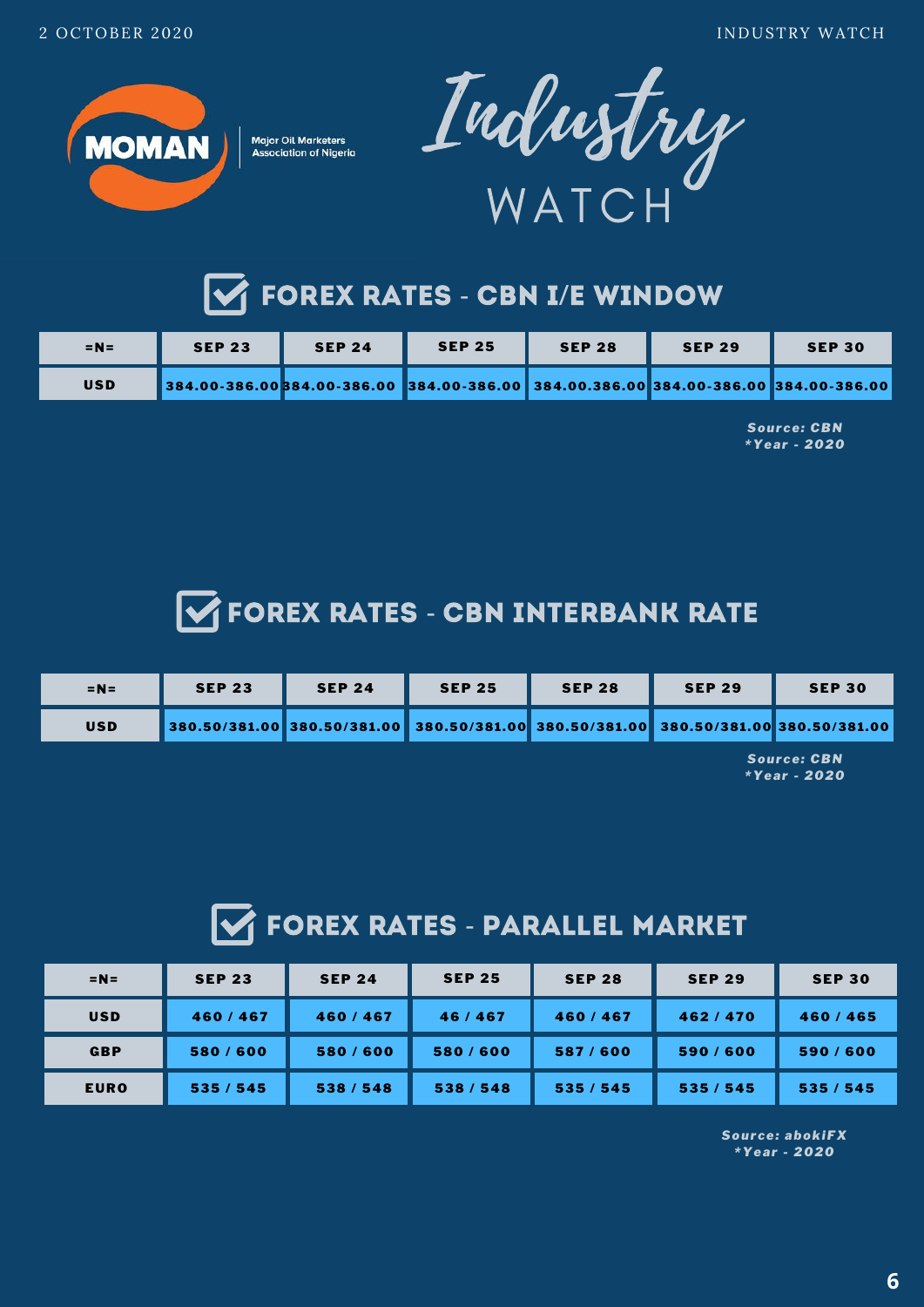**INDUSTRY WATCH** 



**Major Oil Marketers Association of Nigeria** 









Source: globalpetrolprices.com \*Year - 2020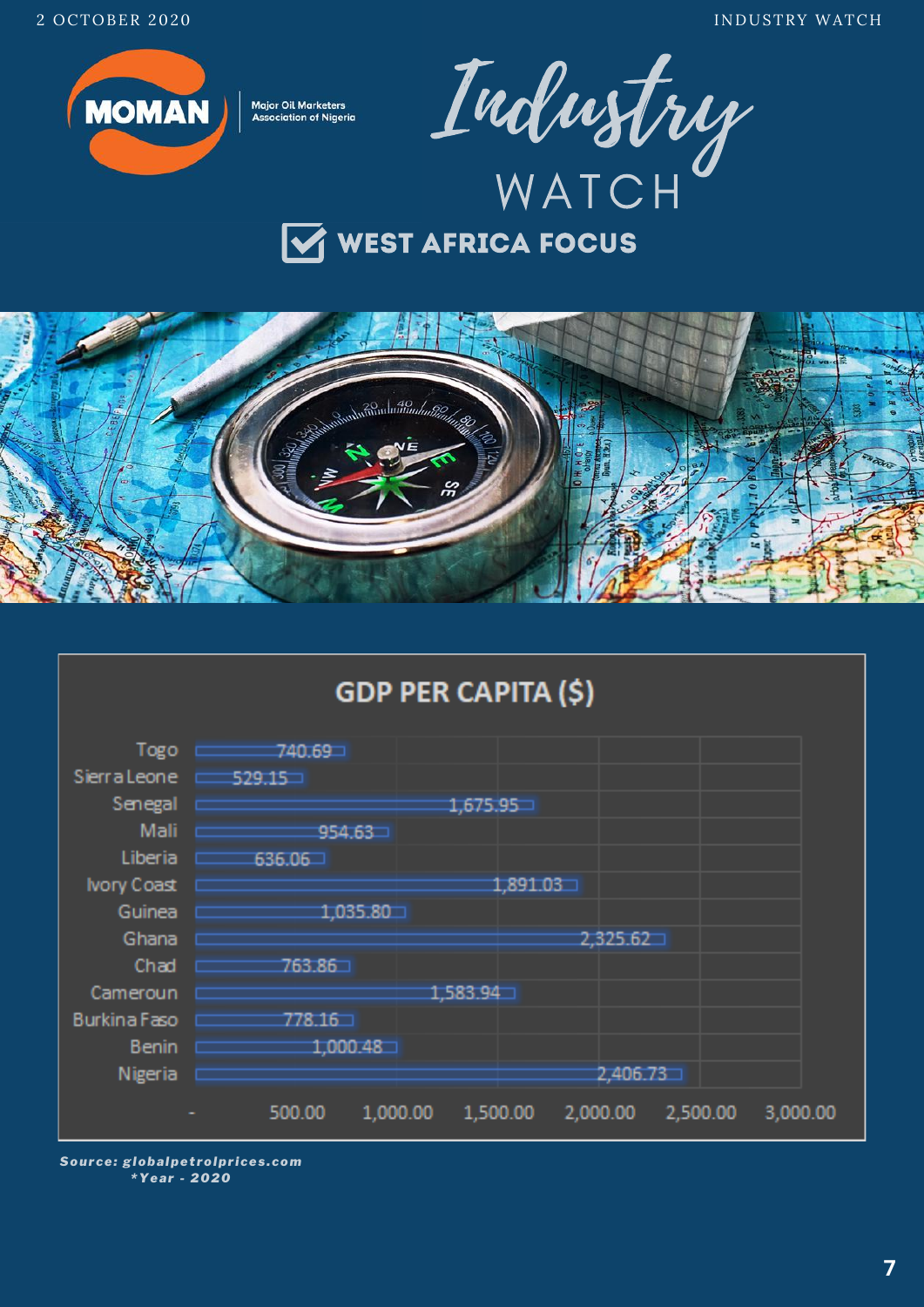



## **GASOLINE PRICES**

\*Average gasoline prices around the world: =N=381.67 or \$0.99 USD as at 28 Sept. 2020

## **WEST AFRICA (PMS)**





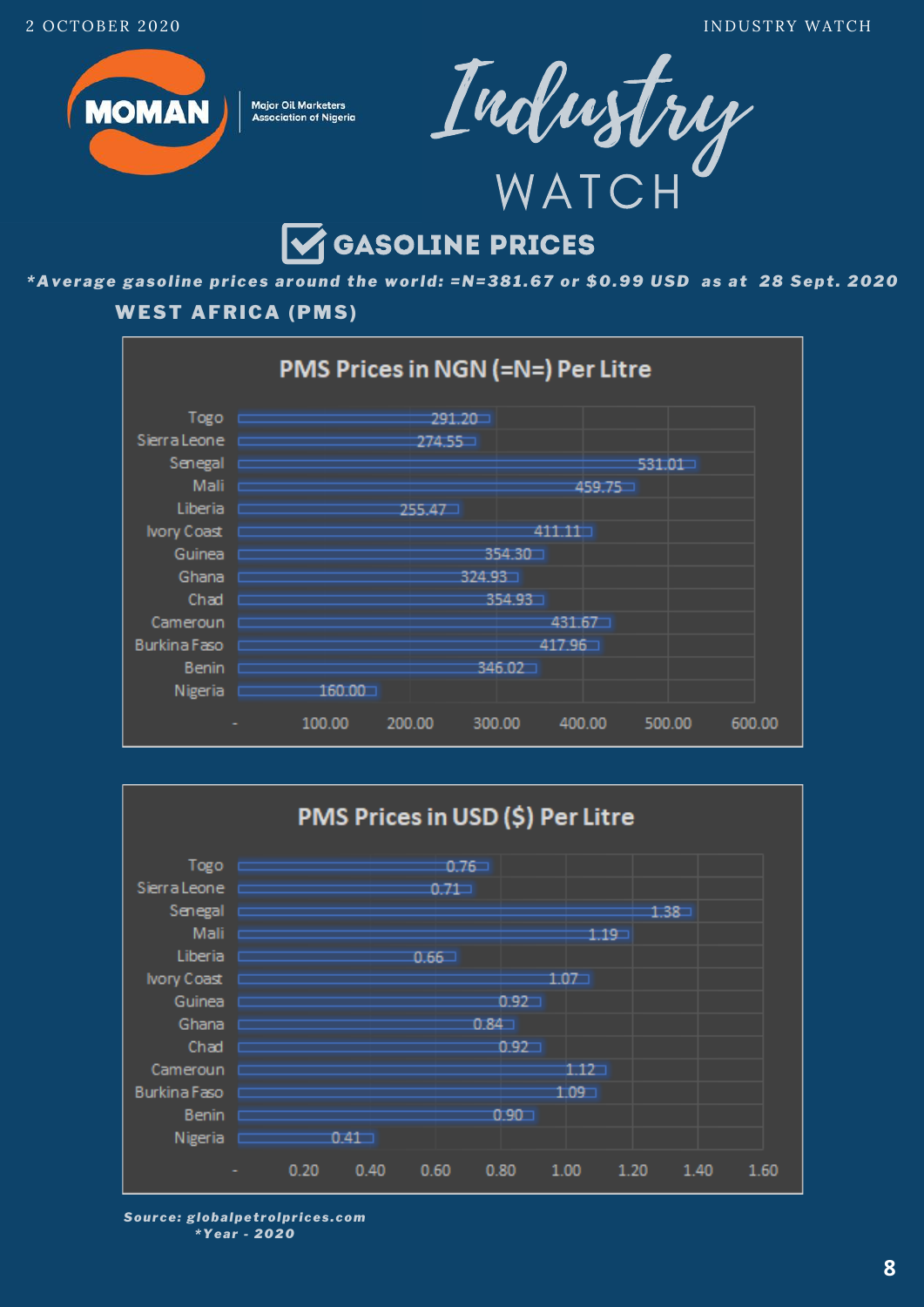



## **DIESEL PRICES**

\*Average diesel prices around the world: =N=339.42 or \$0.88 USD as at 28 Sept. 2020 **WEST AFRICA (AGO)** 





Source: globalpetrolprices.com \*Year - 2020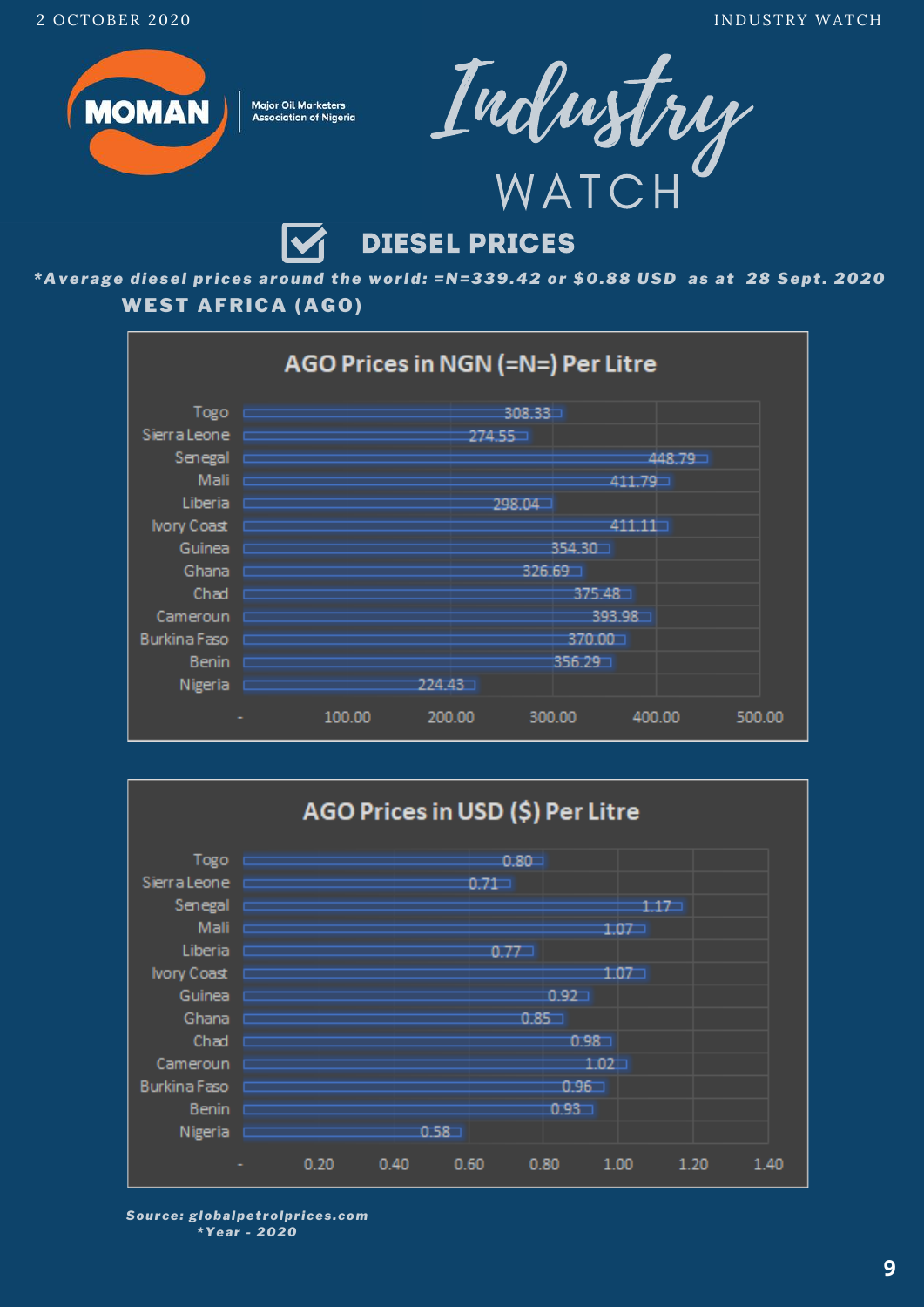2 OCTOBER 2020 INDUSTRY WATCH



**Major Oil Marketers Association of Nigeria** 





## PMS

| \$ (USD)                       | <b>SEP 23</b> | <b>SEP 24</b> | <b>SEP 25</b> | <b>SEP 28</b> | <b>SEP 29</b> | <b>SEP 30</b> | <b>SEPTEMBER</b><br><b>AVERAGE</b> | <b>AUGUST</b><br><b>AVERAGE</b> | <b>JULY</b><br><b>AVERAGE</b> |
|--------------------------------|---------------|---------------|---------------|---------------|---------------|---------------|------------------------------------|---------------------------------|-------------------------------|
| <b>FOB</b><br><b>ROTTERDAM</b> | 396.000       | 389.250       | 395,000       | 403,000       | 399.750       | 399.500       | 392.466                            | 400.750                         | 391.750                       |
| <b>FOB MED</b>                 | 392.500       | 392.500       | 398.000       | 405.250       | 393.500       | 392.000       | 394.057                            | 404.838                         | 389.043                       |
| <b>CIFNWE</b>                  | 392.750       | 392.750       | 400.500       | 409.500       | 395.750       | 403.500       | 396.886                            | 411.625                         | 405.739                       |

## AGO

|               | $$ (USD)$ $$ EP 23$                                                                         |  | SEP 24 SEP 25 SEP 28 SEP 29 SEP 30 SEPTEMBER AUGUST JULY |  |  |
|---------------|---------------------------------------------------------------------------------------------|--|----------------------------------------------------------|--|--|
| <b>CIFNWE</b> | │ 320.250 │ 316.750 │ 321.750 │ 327.750 │ 322.750 │ 326.750 │ 323.784 │ 369.638 │ 366.315 │ |  |                                                          |  |  |

### ATK

| <b>CIFNWE</b> |  |  |  |  |  |
|---------------|--|--|--|--|--|

|                               | <b>SEP 23</b> | <b>SEP 24</b> | <b>SEP 25</b> | <b>SEP 28</b> | <b>SEP 29</b> | <b>SEP 30</b> |
|-------------------------------|---------------|---------------|---------------|---------------|---------------|---------------|
| <b>ICE Gasoil</b><br>(USD/MT) | 321.50        | 324.25        | 326.75        | 333.25        | 324.50        | 334.00        |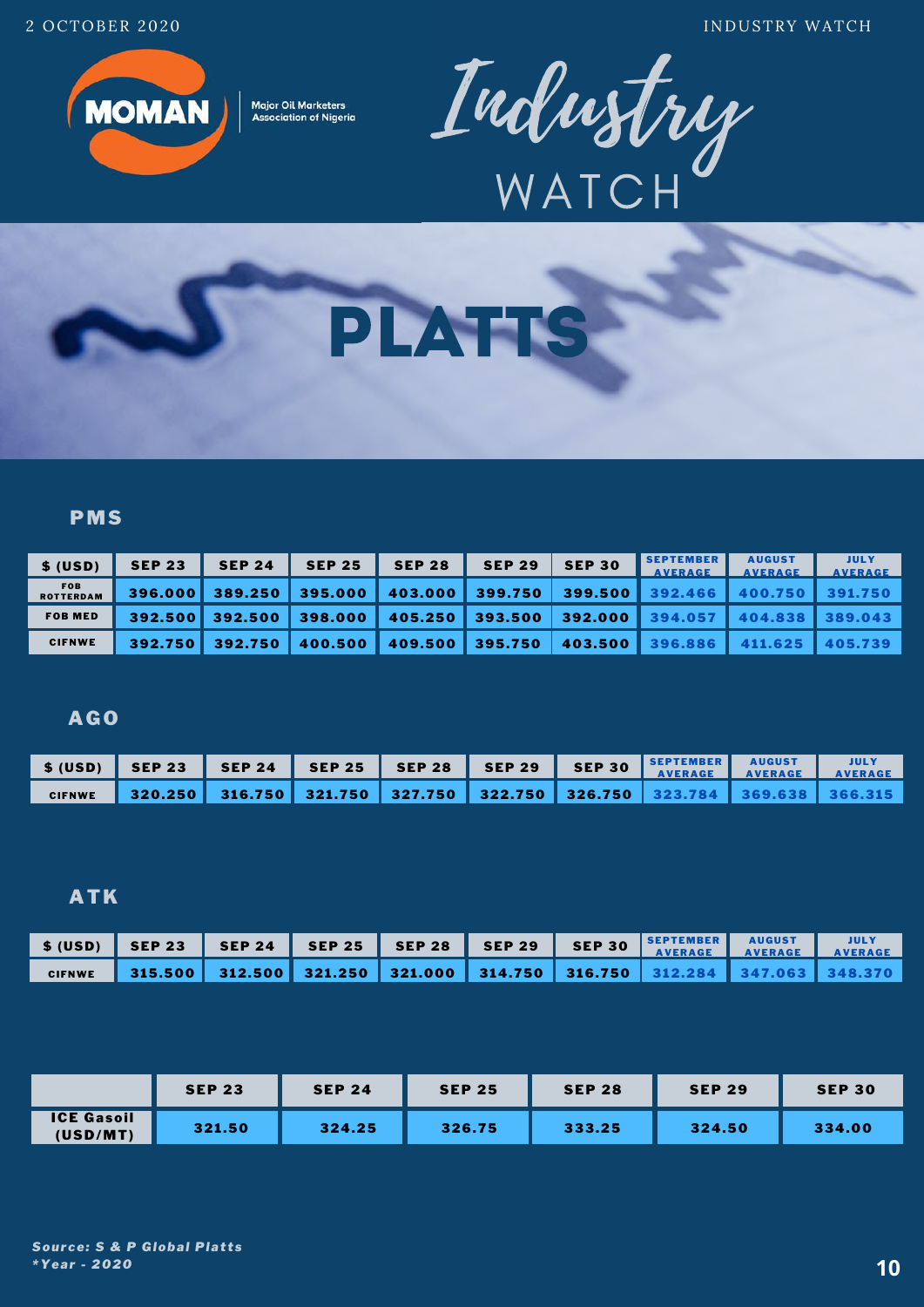

**Source: S & P Global Platts** \*Year - 2020







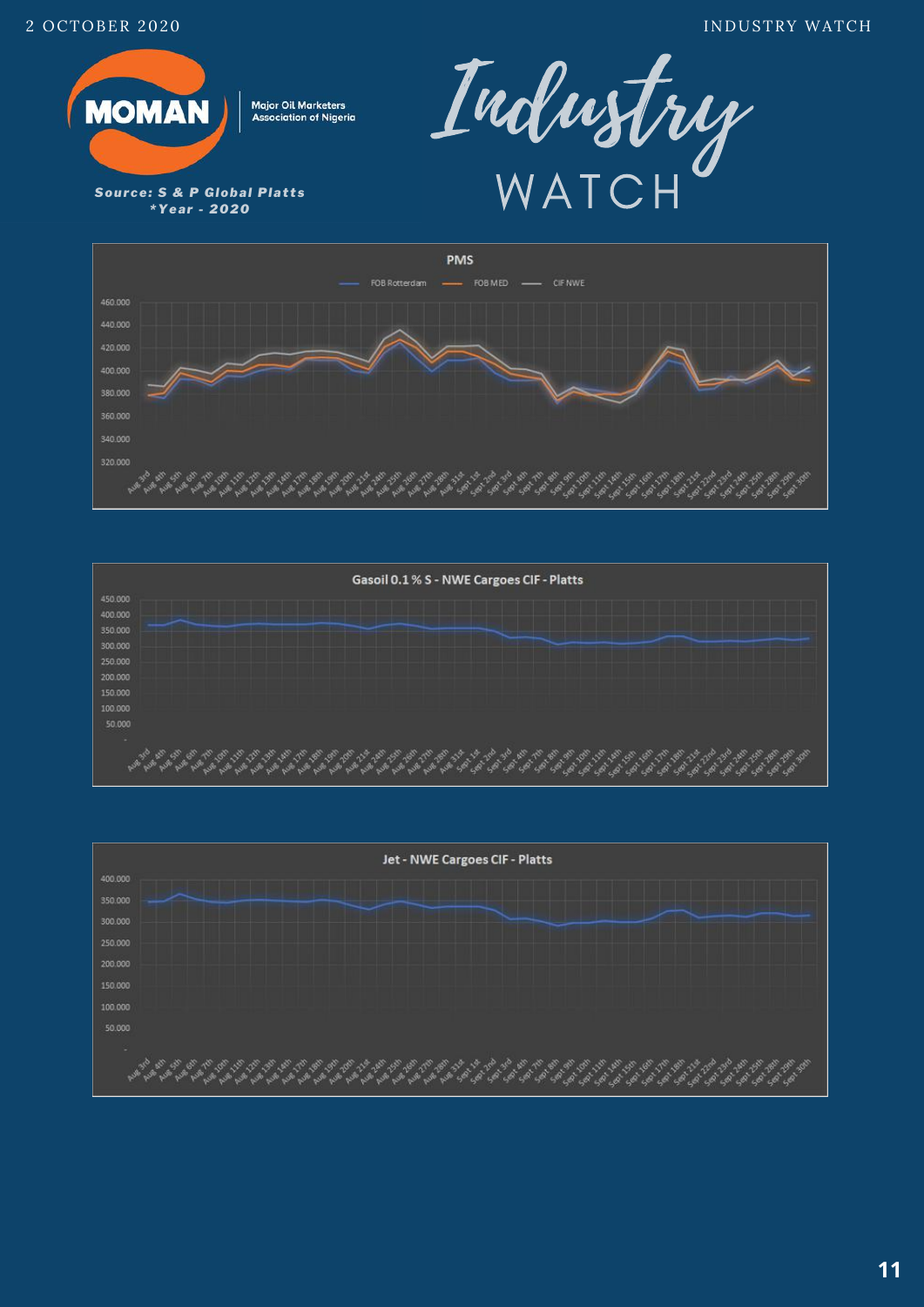

| $=N=/L$ itre SEP 11 |        | <b>SEP 18</b>                             | <b>SEP 25</b> | $=N=/L$ itre SEP 1 |            |
|---------------------|--------|-------------------------------------------|---------------|--------------------|------------|
| <b>PMS</b>          | 147.50 | 147.50                                    | 147.30-147.50 | <b>PMS</b>         | 147.50-148 |
| <b>AGO</b>          |        | 165.00-166.00 162.00-163.50 162.00-165.00 |               | <b>AGO</b>         | 168.00     |

*\*Year - 2020*

## DELTA, NIGERIA CALABAR, NIGERIA

| EP 18                        | <b>SEP 25</b>                  | $=N=/L$ itre SEP 11 |               | <b>SEP 18</b>     | <b>SEP 25.</b>                 |
|------------------------------|--------------------------------|---------------------|---------------|-------------------|--------------------------------|
| 147.50                       | 147.30-147.50                  | <b>PMS</b>          | 147.50-148.00 | 147.50            | 146.50-147.00                  |
|                              | 00-163.50 162.00-165.00        | <b>AGO</b>          | 168.00        | 168.00            | 168.00                         |
| $\sim$ 1.0 $\sim$ 2.0 $\sim$ | $\bullet\bullet\bullet\bullet$ |                     |               | <b>CONTRACTOR</b> | $\bullet\bullet\bullet\bullet$ |

*\*Year - 2020*